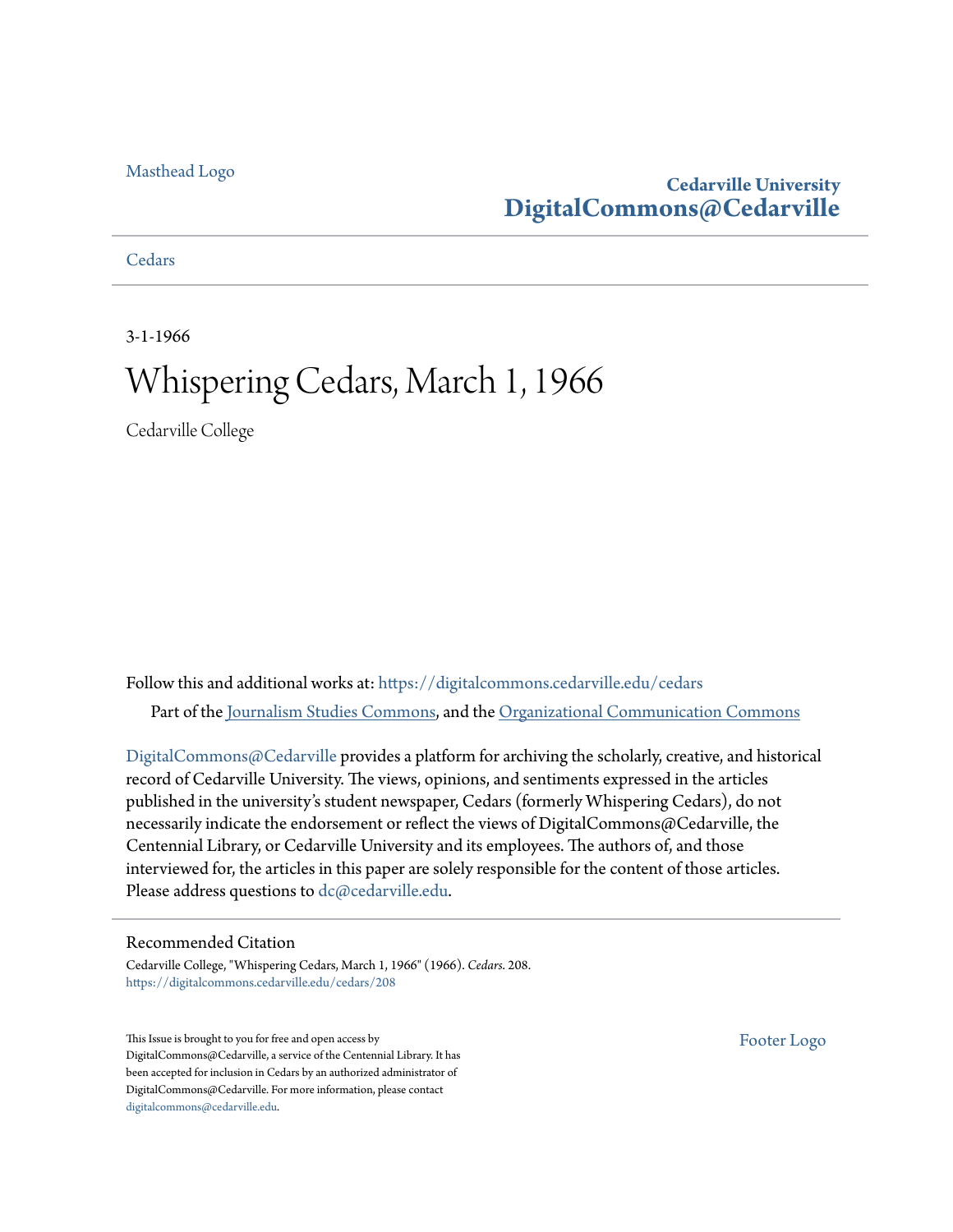# WHISPERING CEDARS

VOL. 1, NO. 5 CEDARVILLE COLLEGE, CEDARVILLE, OHIO March 1, <sup>1966</sup>

#### ARTIST SERIES TO FEATURE MEMBER OF PARLIAMENT

Griffiths, M.P., is the Artist Series lecturer to be heard at Ten students made a perfect 8:00 p.m., March 14, in Alford grade point during the first Auditorium. His topic will be, semester. Eight others quali- "Will Europe Break with Am- fied also for the Dean's Honor erica?" The hour lecture will List. Requirements for this be followed by a question and honor stipulate a grade point answer period.  $\frac{12}{12}$  average of 3.75 for at least 12

some of the highest positions "B." Ninety nine other students in American journalism-man- qualified for the Dean's List aging editor of Newsweek and with 3.25 averages or better weekly columnist in the Wash- for 12 hours. ington Post. He has also been DEAN'S HONOR LIST a speechwriter for Prime Min- 4.00 Lynn, Amstutz ister Sir Alec Douglas-Home, 3.82 Stephen Brown and is a Conservative Member 4.00 Donna Daab of Parliament. This close con-4.00 Jerry Eaton tact with both countries has 3.78 Jennifer Field enabled Mr. Griffiths to become 3.76 David Haffey acquainted with the inside of 3.79. Jane Hess both American and British gov- 3.94 Donna Kincannon ernments. He won first class 4:00 Buster McPheeters honors in history at Cam-4.00 Ted Oakley bridge University and an M.A. 3.80 Shirley Otto (cum laude) at Yale.

As a correspondent for Life,  $4.00$  Lisa Buliso he covered politics and business 4.00 Larry Sharpless on the west coast. He has writ-  $3.84$ ten a dozen Time cover stories 4.00 Louise Stutesman and as foreign corresp'ondent 4.00 Beth Thomson for Newsweek was held prison-3.83 Jon Walborn er by the Russians during the

Mr. Griffiths has traveled wide-3.50 Sunday Akinyemi 3.27 R!onald Allerton ly and visited Moscow several 3.41' Margaret Anderson times. 3.50 Grace Averitt

The lecture is free and re- 3\_53 Marilyn Beitler quired of all Cedarville stu- 3\_57 Larry Bellew dents. Outside guests may at- 3\_50 Martha Bennett tend at \$1.50 for adults and one 3.33 Judith Bigelow dollar admission price for students. (Continued on Page Two)

### 10 Have 4.00; 117 COLLEGE GIVEN NEW OLDSMOBILES The Honorable Eldon Wylie **On Dean's Lists**

average of 3.75 for at least 12 Mr. Griffiths has risen to hours with no grade below a

4.00 Joe Roden Hungarian revolution of 1956. 3.50 Sunday Akinyemi Joseph Snider DEAN'S LIST

Grace Averitt

CENTRIFUGE TO AID

from the Natfonal Science

The centrifuge with its pres-

Foundation.

obtain 39.000 g's.

 IN RESEARCH Frederick E. Milke of Toledo, are encouraged to ask ques-Dr. Donald Baumann, associ-Ohio. A convertible and a tions and make suggestions to ate professor of bacteriology hardtop model were donated. us for the benefit of the coland chemistry, recently pur-Total value of the autos ex- lege."

Dr. F. E. Milke presents keys to Dr. Jeremiah and Mr. St. Clair.

chased an International model HT centrifuge with a grant ent head is capable of  $17,000$  months. Since January, Pres- the desires of our pastors to rpm's and 34,200 g's. With a ident Jeremiah and Mr. Turner, maintain Cedarville as a Regudifferent head it is possible to schdol has been the primary this, Dr. Jeremiah added, "In interest of Dr. Jeremiah and the meetings we have attended, Mr. Lee Turner in recent we have been impressed with Director of Development, have lar Baptist College. Through been conducting a series of the financial support already breakfasts to acquaint pastors coming to us from our churchwith the immediate needs of es, and the assurance that addi-Cedarville College for library tional support will be forthand dormitory facilities. Break- coming, our college is in control fasts have been held in In- 0£ our Association where it dianapolis, Fort Wayne and ought to be." Gary, Indiana; Columbus, Day- Businesses and foundations ton, Portsmouth, Elyria, Cleve- have also been appealed to for land, Akron and Niles, Ohio; funds. The response in this and in Detroit, Flint and area has also been encouraging. Grand Rapids, Michigan. Ad- The college has recently been ditional meetings are planned the recipient of a \$10,000 and <sup>a</sup> for the future.  $$5,000$  gift from industry and a

Dr. Jeremiah described the foundation. response to the breakfasts as Dr. Jeremiah expressed his being "most encouraging. The and Mr. Turner's appreciation pastors are the guests of the for the prayers of the faculty College for the breakfast, and and students during their travthen we present the Cedarville els to tell the Cedarville College College program. A brief slide story.

The college has been given presentation is given followed two 1965 Oldsmobiles by Dr. by <sup>a</sup>period when the pastors

Cedarville's student body is Financial support for the 88% Baptist. Reflecting on

| <b>CAMPUS CALENDAR</b> |                                |  |
|------------------------|--------------------------------|--|
| MARCH 11, 12           | "The Mikado, Alford Audi-      |  |
|                        | torium, 8 p.m.                 |  |
| MARCH 11, 12-18, 19    | Church Basketball Tourney      |  |
| MARCH 14               | Artist Series, Alford Auditor- |  |
|                        | ium. 8 p.m.                    |  |
| MARCH 26 & APRIL 2     | Graduate Record Exams          |  |



**DR. HORNER PRESENTED** sented him with a Bible. Carol churches in both the U.S. and<br>**BIBLE BY WOMEN** Mikels made the presentation Canada. Dr. Horner, is now

istry 'of Dr. Hugh Horner, the Dr. Horner was born in Bel- where he also has a weekly women of Williams Hall pre- fast, Ireland, and has pastored radio ministry over WLEC.

BIBLE BY WOMEN Mikels made the presentation Canada. Dr. Horner is now OF WILLIAMS HALL in chapel during the Spring pastor of the Calvary Baptist In appreciation for the min- Bible Lectures. Tabernacle in Sandusky, Ohio,

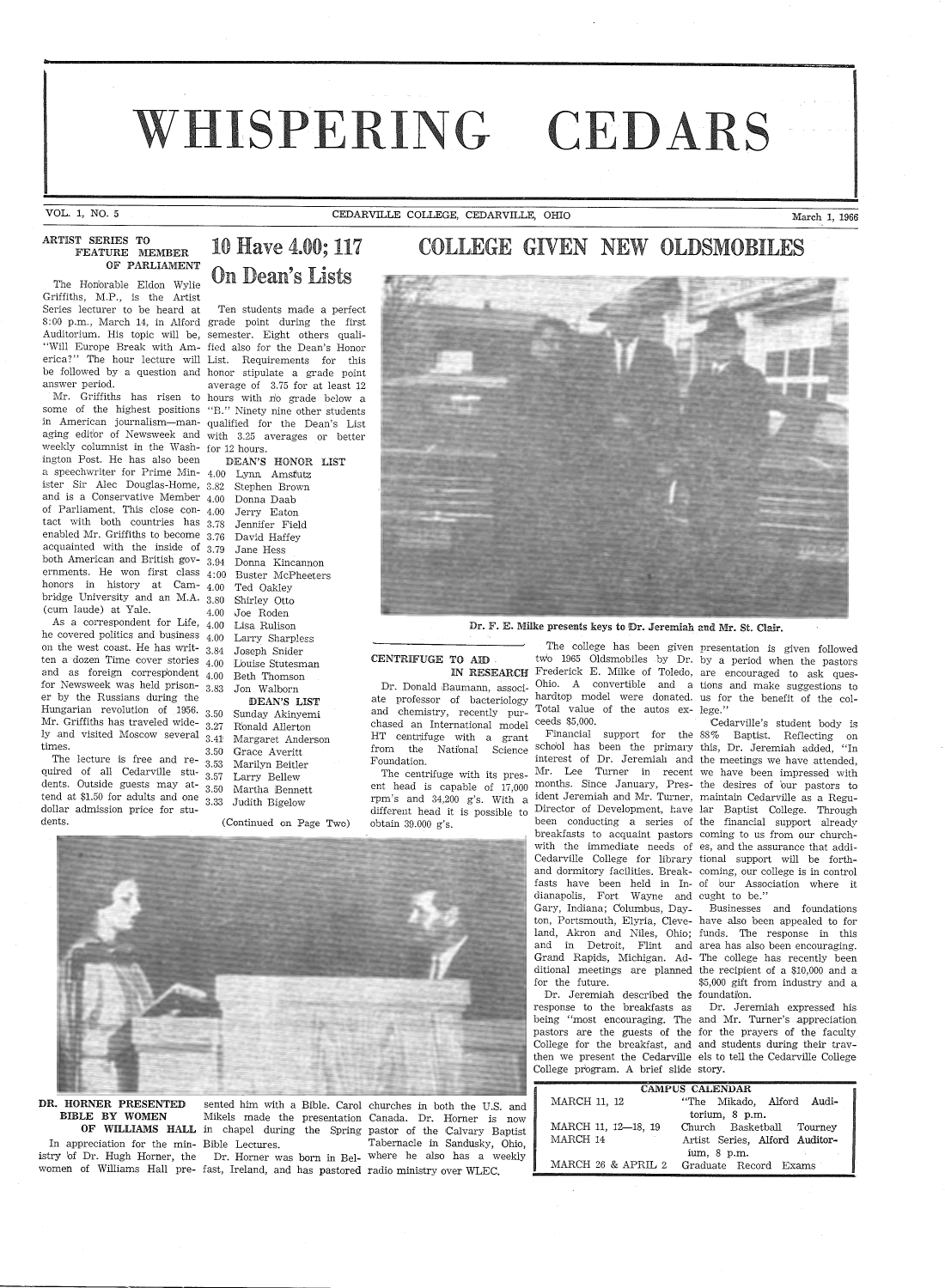#### 2-MARCH 1, 1966

|                                                               | ა.აა  |
|---------------------------------------------------------------|-------|
| WHISPERING CEDARS                                             | 3.53  |
| A Journal of Student Fact and Opinion Published Fort-         | 3.73  |
| nightly by the Students of Cedarville College, Cedarville, O. | 3.27  |
| Editor: Michael Nicholls                                      | 3.55  |
|                                                               | 3 3 8 |
| Assistant Editor: Gregor Mehaffey                             | 3.28  |
| Business Manager: Stephen Brown                               | 3.33  |
| Art Editor: Deborah Miller                                    | 3.60  |
| Sports Editor: James Hay                                      | 3.25  |
| Circulation Manager: Larry Montgomery                         | 3.29  |
| Photographer: John Brown                                      | 3.38  |
| Staff: Kathy Cartner, Pat Fulop, Arnold Fruchtenbaum,         | 3.51  |
| Shirley French, Walt Keib, Sheila Soloman, Ruth Williams,     | 3.25  |
|                                                               | 3.47  |
| Carolyn Homan, June Ellen Elkin, Jessie Lennox                |       |

# *EDITORIAL*

Since the beginning of the year, there have been several 3.29 Charlotte Nash more conducted by the students to fill areas of need These 3.41 Michael Nicholls attempts conducted by the students to fill areas of need. These 3.41 Michael Nicholls actions are to be commended.

The Campus Evangelism group started this year, has de-  $3.43$  Dorothy Olsen veloped into an important segment of many students' lives. 3.28 Fred Olsen<br>Offering periods of onlighterment on different points of view 3.29 Calvin Packard Offering periods of enlightenment on different points of view 3.29 Calvin Packard both in religion and philosophy has enabled students to be 3.25 Dennis Pearce both in religion and philosophy, has enabled students to be- 3.25 Dennis Pearce come better equipped to testify effectively to other college 3.31 Richard Pettit<br>students. The opportunity to put this knowledge into progrise 3.29 James Phipps students. The opportunity to put this knowledge into practise  $3.29$  James Phipps<br>comes as the group goes event. Solumber meaning and often  $3.44$  Donna Preston comes as the group goes every Saiurday morning and after-  $3.44$  Dolling Preston<br>noon to college campuses in the area. This presume has an  $3.26$  Dale Pritchett noon to college campuses in the area. This program has  $en-3.26$  Dale Pritchett Robinson abled many to further their Christian service opportunities  $\frac{3.50 \text{ F1}}{3.30 \text{ Jean R} }$  Rogers while sharpening their intellect at the same time.  $3.33$  Jean Rbgers and Rbgers and Rbgers and Algebra Rose

Also to be commended is the action taken by Student Coun-  $3.47$  Louise Rose<br>to take up the social and outtined slagh in accuracy the  $\mu$ ,  $3.44$  Deborah Rouch which the social and cultural slack on campus through  $\frac{3.44}{3.33}$  debt on campus through  $\frac{3.44}{3.33}$ its recently formed Social-Cultural Committee. Working 3.68 Karen Salisbury through interested students, the Committee should be able to 3.42 James Schaeffer<br>through interested students, the Committee should be able to 3.42 James Schaeffer broaden the campus clubs' butreach in cultural matters, in-  $3.59$  Richard Schimkus  $f_{\text{norm}}$  the student of various cultural events in the area and  $3.59$  Marlene Schonscheck provide a social program using the student talent for the enjoy- 3.59 Marlene Schonscheck<br>ment of all. 3.42 Carl Schwanbeck

 $S$ uccess in both of these areas is dependent upon our  $3.47$  Sharon Schwarm<br>Success a student below  $\tilde{L}$ support as a student body. Let us commend them by  $\frac{1.43}{2.43}$  Marshall Searles and participating in these vital activities  $\frac{1}{2}$  methods  $\frac{3.63}{2}$  Melvin Seigneur and participating in these vital activities.<br>3.38 Keith Shubert

|          | TEN HAVE                          | 3.72     | Paul Entner   |
|----------|-----------------------------------|----------|---------------|
|          | (Continued from Page One)         | 3.48     | Gerald Fisher |
| $3.25\,$ | Jim Blaylock                      | 3.65     | Sheryl Fox    |
| $3.50\,$ | Janice Boblitt                    | 3.47     | Arnold Fruch  |
| $3.31\,$ | Frieda Bonnema                    | 3.58     | Elizabeth Gar |
| 3.67     | Donald Brake                      | 3.29     | Pat Garlich   |
| 3.42     | Jack Branon                       | 3.44     | Glenda Gierha |
| 3.31     | James Brinckerhoff                | 3.29     | Verna Glande  |
| 3.54     | Lynn Brock                        | 3.67     | Dave Gordon   |
| 3.37     | Warren Burns                      | 3.48     | Rebecca Goth  |
| 3.33     | Kristine Burroughs                | 3.50     | Ruth Grant    |
| 3.63     | Deborah Bush                      | $3.44\,$ | Julia Gregg   |
| 3.50     | Dorinda Bush                      | 3.76     | Ruth Hardy    |
| 3.31     | Cherrill Collins                  | 3.71     | Martin Hartz  |
| 3.73     | Shirley Dufford                   | 3.29     | Raymond Hey   |
| 3.69     | $\Lambda_{\rm L}$<br>Nancy Earles | 3.41     | Linda Hoffma  |
| 3.53     | Emily Entenman                    | 3.25     | Carolyn Hom   |

Pat Garlich hart der Dave Gordon Ruth Grant Julia Gregg Ruth Hardy tzell leyer nan 3.25 Carolyn Homan

chtenbaum ardiner othard

3.38 Vernon Hooper Cathy Hubbard Lucinda Husted Paul Jackson 3.55 Elaine Jbhnson 3.47 David Jones Kenneth Kunkle Daphne Lautenschlager Sue Lepine Douglas Lightly Bonnie McPherson Steven Marshall Earl McGuffey Betty Meyers Priscilla Miller e aan die komponiese van die beskryf van die beskryf van die beskryf van die beskryf van die beskryf van die beskryf van die beskryf van die beskryf van die beskryf van die beskryf van die beskryf van die beskryf van die b 3.50 Irene Millikan 3.53 Lola Mitchell 3.29 Joyce Moore 3.44 James Myers 3.29 Edward Smelser 3.44 Lois Smith 3. 71 Connie Stevenson 3.8'2 Sharon Tallman 3.50 Gordon Taylor 3.31 Nancy Towle 3.29 Marcia Townsend 3.63 Charles Truxton 3.67 Janice VanHorn 3.88 David Wall 3.60 Nelson Wallis 3.49 Carol Wenner 3.60 Marlene Werner

3.38 James Zeigler

# *The Question at Issue*

#### What is Liberal Arts?

Liberal arts should combine in a single unity the humanities, arts, social sciences and natural sciences. The study of liberal arts should be a prerequisite to effective specialized training, with emphasis on the ideals, techniques. curricula and obligations of a liberal education. I believe a liberal arts education is grounded in critically examined and logically organized factual knowledge, the teachings of cultural tradition, values in the student's personal growth, and the effects upon the student's social program.

Liberal arts involves the complete exploration of every <sup>p</sup>hase of education known to man today. There is no limit to the avenues bf a particular subject to be explored in a specific liberal arts atmosphere.

This type of a curriculum, however, cannot be successfully pursued in the Christian college. It is possible, to some extent, to pursue <sup>a</sup>limited form of liberal arts; however, because of the doctrinal beliefs of the Christian, s'ome ideas which might arise in a true liberal arts situation could not be fairly considered by the Christian as far as the non-Christian's views are concerned.

It is necessary, however, for the student in any learning situation to be exposed to some true liberal arts in order to broaden his outlook and understanding of his world and his fellow man.

Cindy .Jensen Liberal Arts focuses on segments of experience which have the most universal significance. Its special aim should be to set before the student whatever of these records are most likely to increase his command over himslf and his society. However, I believe that Liberal Arts can only be 'liberal' if the 'choices men have' carry equal significance with the 'choices men have made.' This makes Liberal Arts not only a study of inherited knowledge but also the development of choice and creative process, intensifying the student's command over self and society.

Religion is primary to the focus and aim of Liberal Arts. However, a threat is posed to the Liberal Arts concept when a reluctance exists to analyze the choices men have which cause them not to believe the way one thinks he should. As Christians who already have the testimony of the Holy Spirit that the Word of God is essential truth, such a furtherance of study would only serve to confirm our faith, not harm it.

#### John Stockwell

Gene Culley, '66

### NEW COMMITTEE FORMED new Social-Cultural group. The

creased cultural and social ac- end. tivities on our campus. The board for the initiating of many events during the year.

Events such as debates, discussions, creative literature  $Verslius$ . The committee is contests and a faculty lecture seeking suggestions that will aid series will be considered by the its work.

A new committee has been committee will primarily reformed by the Student Council  $\epsilon$ <sub>coultry</sub>  $\epsilon$ . the student body and to provide the impetus for in-

committee will act as a spring-lected as chairman of the com-Dale Pritchett has been semittee. Other members includ? Emily Entenmen, Karen Salisbury, Mary Ruth Beerer, Joe Snider, Sue Lepine and Pat

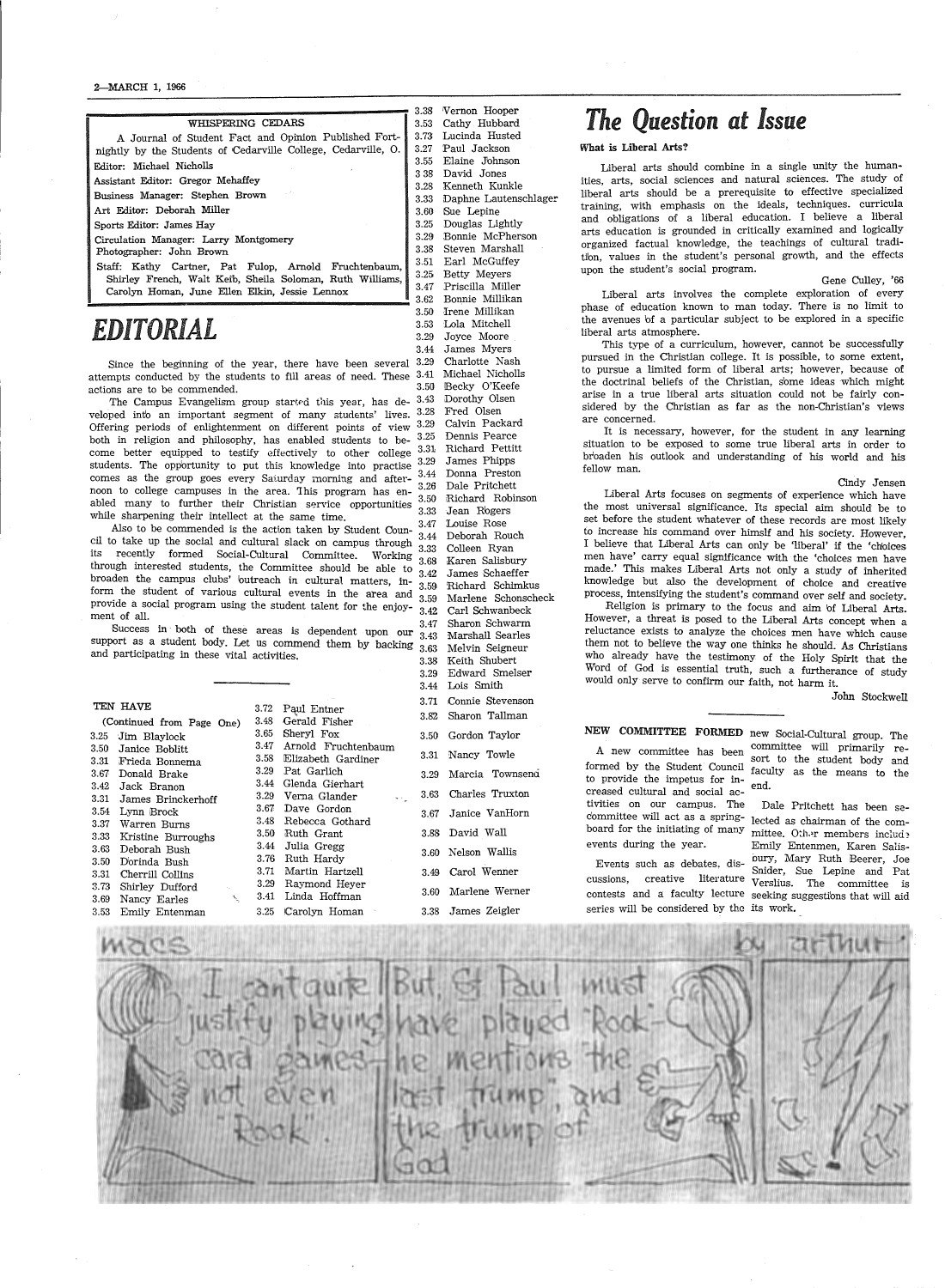# *In Times Like These*

#### by Arnold G. Fruchtenbaum CONVERSATIONAL PRAYER

like to propose is what is known you would normally say, "I in that order. "I came to Cedaras Conversational Prayer. What don't want to be a moocher," ville to be sure in my own I am about to say is gleaned then say the same in prayer; from the writings of Rosalind 5. Pray for whatever the living religion and that it Rinker. When we converse, we Holy Spirit impresses on your could work for me. I'm happy and if we converse long enough, prayer requests; his total personality. Good conthe same subject and pursue it by turns. We agree on one sonal or private it may be, it cut as the Holy Spirit leads. subject of conversation and must come out in the open. It His presence is so vividly felt follow it through before start- is assumed, of course, that what that you feel as though your ing a new one.

ciples to praying with a group. If only one person in the group and suggestions as they are Let us converse with God. Let is dishonest, it may very well needed in the course of your us become aware of the people remove the favor of God. with us and of Christ. Let us take turns speaking and let us agree on one subject until it is really work? Less than two finished.

<sup>a</sup>few more principles have to her devotional life. After a be kept in mind:

nizing the presence of Christ, we began Conversational Prayfor it is with Him that we are er, and in quick successfon, we conversing;

mal conversation;

tions. Use "I" when you mean now three Conversational. Pray-"I" and "We" only if you know er groups: one that I fellowship for sure that all agree. If you with and two others in Faith are in doubt, use "I" and thbse Hall. We continue, almost

ROGERS JEWELERS Exclusive Dealers for KEEPSAKE DIAMONDS SAMSONITE LUGGAGE 44 S. Detroit Xenia

> John Donley Gas and Oil Co. 293 South Main Lowest Gas Prices in Town Regular 29.9

> > Ethyl 33.9 Oil - Parts - Service

IGA College Hill

"CHECK - SEE - COMPARE IGA HAS THOUSANDS OF LOWER PRICES"

"IT'S THE TOTAL THAT COUNTS"

Store Hours: Monday - Tuesday - Wednesday 8:30 to 8:30 Thursday - Friday - Saturday 8: 30 to 9: 00 Across from College Farm House Cedarville, Ohio Phone 766-4481

who agree will say so;

become aware bf the other mind. He will tell you what to to say that Cedarville has person, his rights, his feelings, pray for, you need not rely on played a big part in finding versation implies that we must make or ruin a Conversational me the natural, humble, hontake turns speaking. When we Prayer meeting. If the Holy est way to talk to God. It is a converse, we must all pursue Spirit impresses a matter on natural way to speak to Him,

Now let us apply these prin-be discussed outside the group. listening and giving comfort is said during prayer will not Father is sitting right there

 It is as simple as that. But son who was dissatisfied with 1. We must begin by recog-Rinker's book. A few days later, 2. You must pray back and another. These answers were forth as you would under nor-concrete and the type that 3. Do not make any assump-tal. At this writing, there are Does Conversational Prayer months ago I spoke with a perchat, she agreed to read saw one prayer answered after could not be claimed coinciden-

> NEIFFER'S SHELL  $Tune-up - Accessories$ Repairs V-w Serviced Phone 766-3711

dally, to witness further answers to our prayers such as *Faculty Forum* 

The alternative that I would your style to King James. If Sleichter speak for themselves " al language. Do not change Carol Simon and Mary Ann <sub>by ROD</sub> wysk 6. Honesty. This is what will versational Prayer has shown your mind, no matter how per- just pouring everything right mind that Christianity is a real living Christianity. Conexperience in prayer. I have found this real experience through praying with others conversationally and also by using it in my private devotions. The answers to prayers

have been fantabulous." "For several years I've been searching for a living, personal relationship with Jesus. Even last semester, my personal devotions, church serfor the Lord, then in a week it would be the same old drag. Through first reading "Prayer, for book money and books which I had the faith that the Specifically, believers are to

...... ~----------------------~------------------~ Rinker. At the moment, the nomics. book store is all sold out but Implementation or Indifference they are in the process of reordering a large quantity.



766-5318 ------------

4. Use normal conversation- really work? I'll let two girls, **OF EQUALITY** Does Conversational Prayer THE ACHILLES' HEEL<br>eally work? I'll let two girls. **OF EQUALITY** 



vices, and prayer meetings of society we call the evangelwere on the whole pretty ical world. Second, space will find should be a fact not a in a while I'd get all fired up but only a minimum of discusmore particularly that segment alone. sion or substantiation.

Conversing with God," and the Bible teaches the value and sion because of race. Dr. Johnsecondly, putting it to practice, integrity of the human person-son affirms that this is the secondly, putting it to practice, integrity of the human person-son affirms that this is the I found the answer. Now my ality. The Scriptures clearly continuing policy. Not all Chrisprayer life takes in my entire emphasize that God has created tian schools can give such a life, not just the big problems. man in His own image regard-I've learned to pray by faith-less of race or culture, and as sized requests.) A faith-sized a result each human being is  $_{\rm to\ this:\ The\ attitude\ of\ many}$  $\frac{44}{100}$   $\frac{44}{100}$   $\frac{1}{100}$   $\frac{1}{100}$   $\frac{1}{100}$   $\frac{1}{100}$   $\frac{1}{100}$   $\frac{1}{100}$   $\frac{1}{100}$   $\frac{1}{100}$   $\frac{1}{100}$   $\frac{1}{100}$   $\frac{1}{100}$   $\frac{1}{100}$   $\frac{1}{100}$   $\frac{1}{100}$   $\frac{1}{100}$   $\frac{1}{100}$   $\frac$ It is my firm conviction that sonally have faith to believe ly per se. Such a position thus their Biblical interpretation; in that God can answer. In the eliminates the possibility of this they are much like the past few weeks I've prayed what some would call the <u>little</u> boy who forces his puzzle "superior" race.

> Lord could supply and He did." be a brotherhood. In Colossians 3:11, the Apostle erases Again I would urge you to all of the artificial lines of disbuy a copy of "Prayer, Con- by the people of his day. His require a love that transcends crimination commonly drawn<br>buy a copy of "Prayer, Con- by the people of his day. His<br>versing with God," by Rosalind three areas or categories in-<br>clude race, religion, and ecocrimination commonly drawn areas I have discussed, will clude race, religion, and eco- impossible is to deny the power

But do we really believe it? I submit that most evangelicals give lip service to the preceding but that the practical application is sadly missing. The Biblical imperative of "Go ye into all the world" is applicable if it means reaching Negroes in Africa (as evidenced homeland.

Perhaps some bf the back- Tickets will be on sale this ground for our prejudice and week: \$1.25 for students, \$1.50 complacency regarding the for adults.

Negro is that, tragic as it is, many still accept the "curse of Ham" as applying to the Negro race.

Some very basic questions seem to be in order. Is the evangelical world doing much to minister to non-whites in their areas of location? Are nonwhites being accepted into the membership of evangelical churches when they apply? Are non-white churches who stand firmly for "the faith. once for all delivered to the saints" permitted to join the denomination br fellowship of evangelical groups? One will have to admit-that, except in a few instances, the naked evidence requires a negative response.

conversation. We need a real  $T_{\text{two}}$  observations should be a Negro came to my church, I made at the outset. First. in would ask him why he came. writing such an article I think  $\cdots$  couldn't he get the Gospel that probably there will be in his own church?" Such a  $\frac{1}{2}$  some students and certain of statement is both prejudicial my colleagues who will not and Biblically indefensible!! share my point of view on this It is my personal belief that subject. Recognizing this, I no person should be excluded still have a compulsion to ex- from membership in a church press my personal feelings because of race, but should be regarding this very important considered on the basis of his issue confronting society, and faith in Jesus Christ, and that Three years ago, a speaker here on campus, after having publicly told of his ministry among Negroes in the slum areas, related to me that "If

meaningless and routine. Once permit generalized statements, facade. In my five years at tion should be a fact not <sup>a</sup> Cedarville I have heard of no e x a m p l e of discrimination against applicants for admis-

> In the final analysis it comes pieces into place, only having to replace them ultimately in their properly designated relationships.

To make progress in the cultural patterns. To say it is of the cross of Christ.

### To Present ''The Mikado''

#### by GORDON GRIFFIN

by our church mission budgets) and Saturday, one of the best but our culture will not per-of Gilbert and Sullivan's opmit us (we say) to be faithful erettas will be presented by to the Word of God in the Modern Music Masters. What's On March 11 and 12, Friday it about? Here is the story: